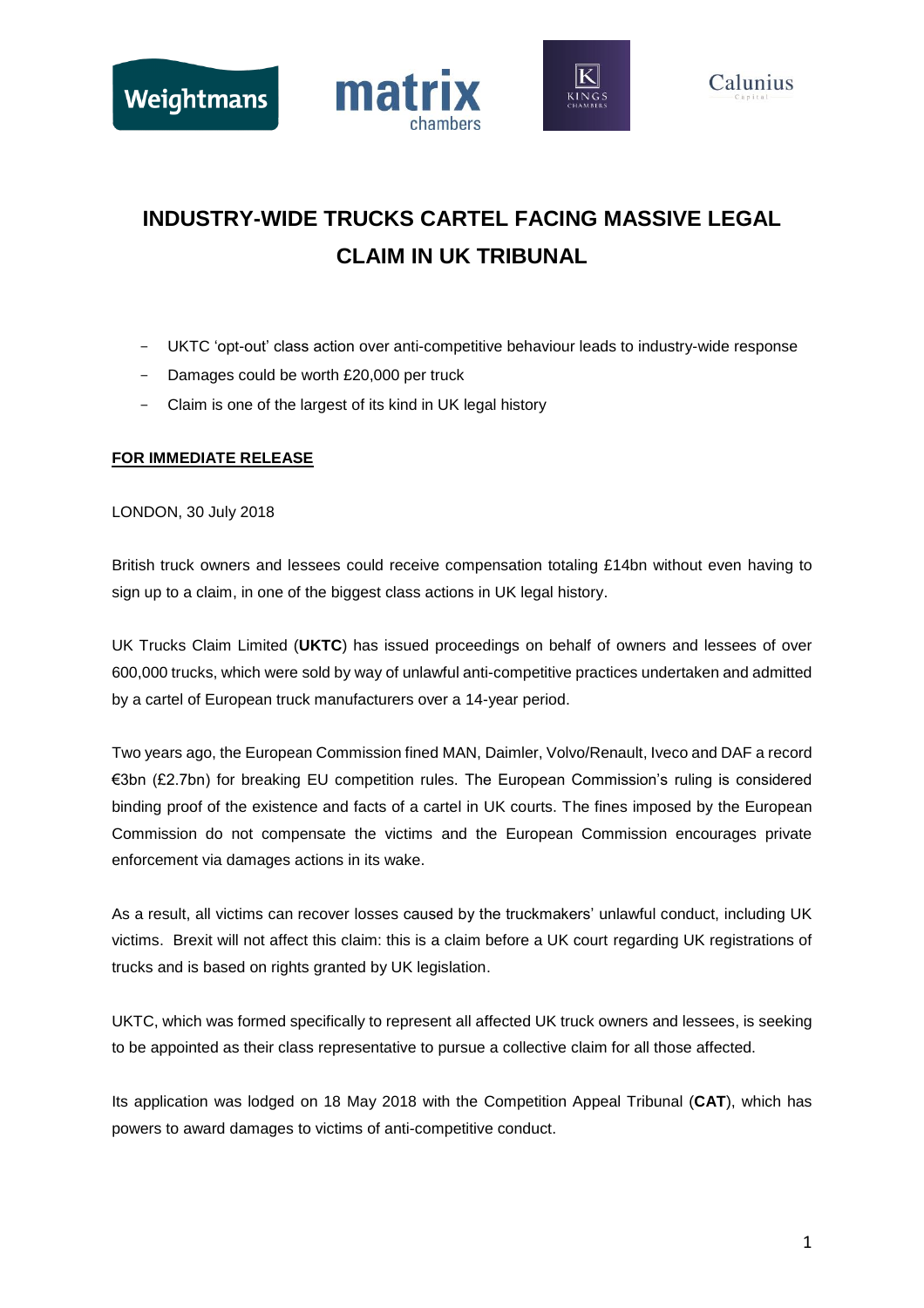# Weightmans





## Calunius

Since filing, UKTC has made significant strides in progressing the claim. The Iveco defendants have been served and the Daimler defendant is in the process of being served. The CAT is expected to list a Case Management Conference for the autumn.

Although UKTC has named only the Iveco and Daimler groups as defendants, other parties to the cartel, Volvo/Renault, DAF and MAN, have also taken steps to participate in the proceedings. And it does not matter which brand of truck was bought or leased because all will be included in UKTC's claim. UKTC's claim therefore includes all purchases or leases of other relevant trucks, for example, MAN, Volvo/Renault, DAF, Scania, Isuzu, and Mitsubishi. MAN and Volvo/Renault have formally applied to the CAT for permission to intervene in the case and DAF has indicated its intention to do likewise.

The UKTC is asking the CAT to grant UKTC's application for an "opt-out" order. Under this special procedure, the CAT would first determine the total amount of damages the defendants are required to pay to UK traders for their overall losses from 1997 to 2011. Individual traders would then be able to claim their fair share from this total fund.

If successful, truck owners and lessees could be in line for compensation averaging £20,000 per truck acquired during the cartel period, according to research consultancy Europe Economics, who estimated the likely total damages suffered by UK truck owners and lessees.

The UKTC is aware of the fact that a second application has now been brought by the Road Haulage Association – however, UKTC understands that this application is narrower in scope and would apply only to purchasers or lessees of trucks who 'opt-in' to the RHA claim. The UKTC remains of the view that its application is clearly the best means of ensuring that all those who have suffered losses arising out of this long-running and wide-ranging cartel have an opportunity to obtain proper compensation for their loss.

### **Commenting on the action, His Honour Roger Kaye QC, chairman of the UKTC board, said:**

"We are bringing this landmark action on behalf of all purchasers and lessees of one or more new medium and heavy trucks registered in the UK who suffered loss as a result of the illegal activities of manufacturers. Not only will this be the one of biggest cases of its kind but, crucially, individual traders won't have to sign up to anything until the amount of damages is determined.

"We have assembled a strong team of lawyers, economists and other experts to bring the claim with unrivalled experience, and my co-directors are each industry specialists in their chosen fields, with a broad and deep knowledge of the UK trucks market.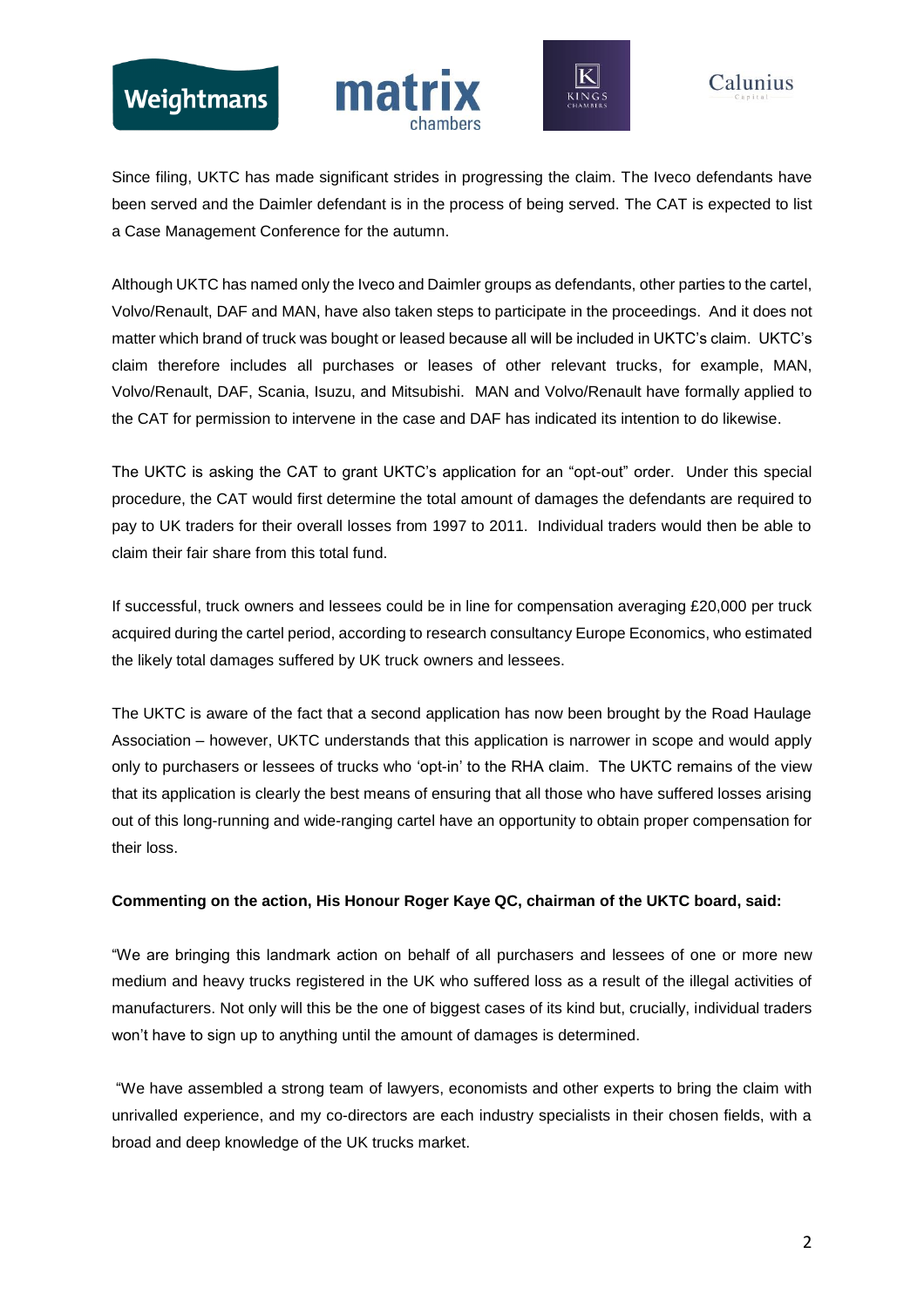



"I am confident that this claim provides the ideal opportunity for the UK victims of the truck cartel to achieve justice and fair compensation".

### **Mike Leonard, chief executive of the Building Alliance and a director of UKTC, added:**

"The team we have brought together will enable all UK truck purchasers and lessees to be represented fairly before the CAT in pursuing the claim for losses suffered by them as a result of the manufacturers' anti-competitive behaviour".

The CAT will be listing its first Case Management Conference (**CMC**) in the autumn when directions will be provided for the parties ahead of a full hearing, which will decide whether to grant UKTC permission to pursue its claim.

The CAT's directions at the CMC will also include whether DAF, MAN and Volvo/Renault can intervene and support Iveco and Daimler in their efforts to prevent UKTC's claim on behalf of victims of the cartel.

UKTC's legal adviser is Weightmans LLP, a national firm with over 200 partners and 1,200 staff who have a wealth of experience in dealing with group litigation claims and securing favourable outcomes for their clients.

The counsel team comprises three renowned competition law specialists: Rhodri Thompson QC, Adam Aldred and Doug Cochran.

UKTC's costs are funded by Calunius Capital LLP, investment adviser to some of Europe's biggest litigation funders and a founding member of the Association of Litigation Funders. Calunius is funding the proceedings so that the persons who purchased or leased these new trucks do not have to do so.

Willis Towers Watson has arranged insurance cover to cover the defendants' costs, in the unlikely event that UKTC is ordered to do so.

ENDS

### **Notes for Editors:**

1. The Claimant is a Special Purpose Vehicle (**SPV**), incorporated specifically to bring this claim for the benefit of all victims who acquired all makes of new medium and heavy trucks registered in the UK during the 14-year period of the anti-competitive conduct.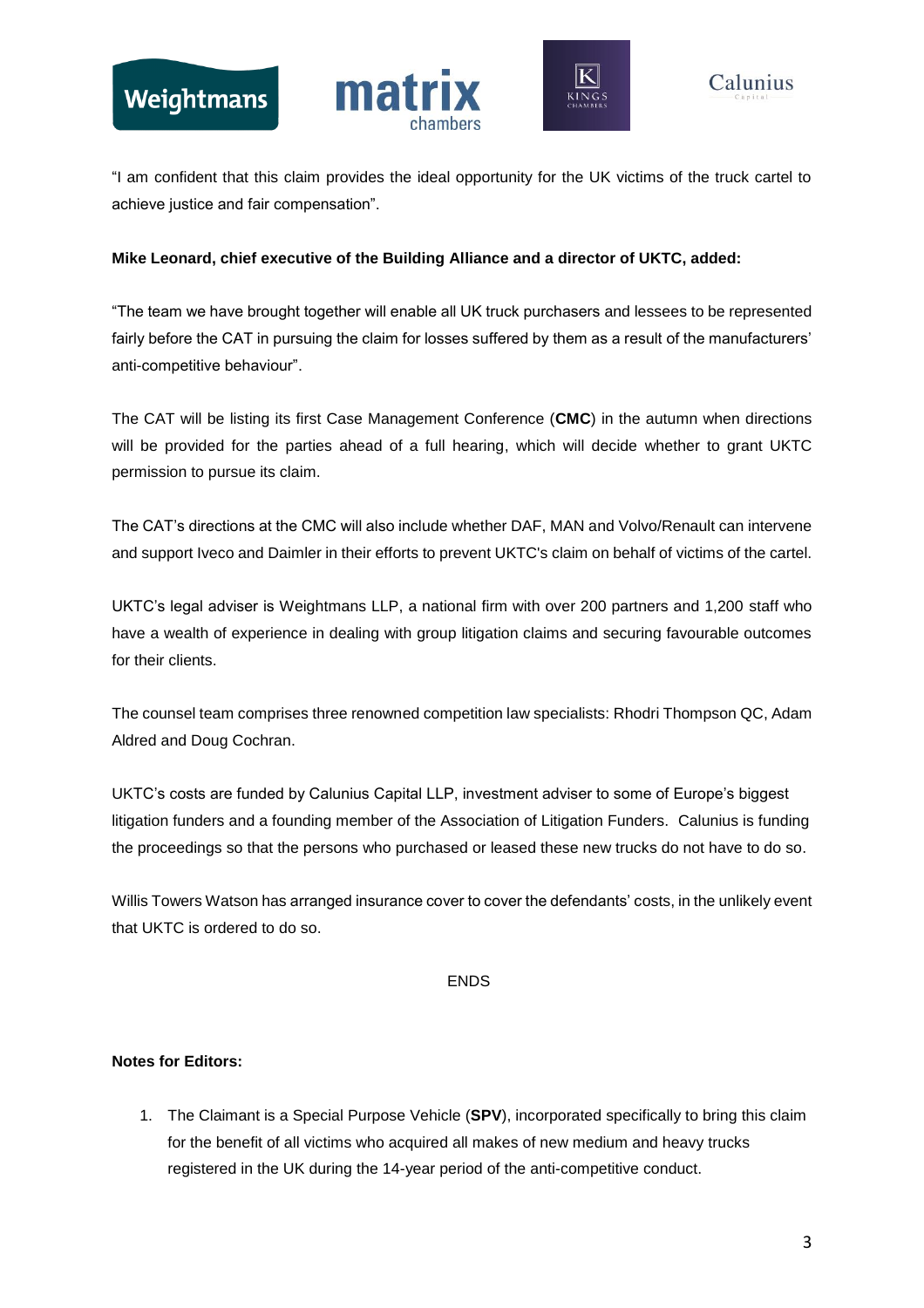







This is the first time an SPV has been used in this way before any UK court or tribunal. SPVs are specifically mentioned by the Competition Appeal Tribunal (**CAT**) as being capable of being appointed Class Representative.

- 2. The Defendants are Fiat Chrysler Automobiles N.V., CNH Industrial N.V., Iveco S.p.A., Iveco Magirus AG and Daimler AG. These are the corporate entities behind the "Iveco" and "Mercedes Benz" truck brands. Each is jointly and severally liable to pay all losses suffered by the victims, even if the victims bought or leased trucks from other truck manufacturers, including MAN, Scania, Volvo/Renault, DAF, Isuzu, Mitsubishi, or any other truck brand.
- 3. The CAT is a specialist tribunal set up in the UK to hear disputes dealing with competition law, including damages claims for breach of EU law. While the CAT has been able to award damages since 2000, its powers were overhauled and greatly expanded on 1 October 2015 by changes made by the Consumer Rights Act 2015.
- 4. Since 2015, the CAT has been empowered to award aggregated damages to victims of anticompetitive behaviour who were members of the same Class – i.e. shared a number of characteristics. These new powers include the making of an "opt-out" Collective Proceedings Order (opt-out CPO), which means that a representative appointed by the CAT (called the Class Representative) can bring a claim for all Class members without individual victims having to participate directly in the proceedings. If the opt-out CPO is made, as UKTC is requesting, then individual traders would have an opportunity to claim their fair share once the CAT had decided the overall award of damages on a collective basis.
- 5. UKTC is seeking appointment as the Class Representative for the class of purchasers and lessees of new UK-registered medium and heavy trucks bought or leased between 1997 and 2011.
- 6. The CAT will provide its preliminary directions at a short hearing to be listed in the autumn, ahead of a longer hearing to determine whether UKTC will be appointed as the representative and permitted to pursue the claim for victims.
- 7. UKTC is seeking an opt-out CPO to maximize recovery on the simplest possible basis. In the alternative, UKTC is seeking an opt-in CPO, which would mean that individual victims of the cartel would need to let UKTC know that they wish UKTC to represent their interests. The CAT would specify what would need to be done and by when.